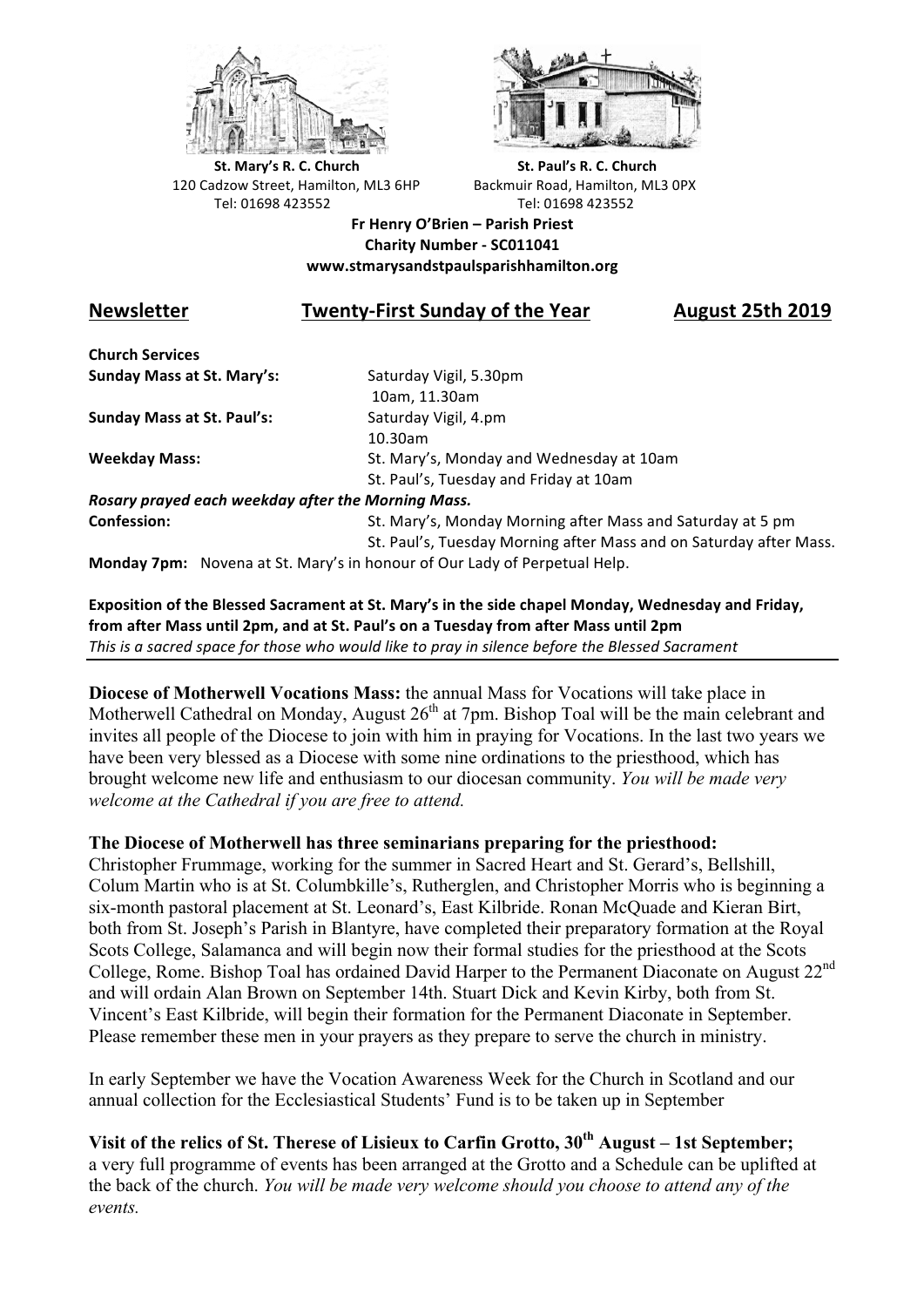*Next Sunday is World Day of Prayer for Creation* 

**Credo, St. Mary's and St. Paul's Faith Sharing Group** meets this Tuesday, August 27th, in the parish meeting room at 1 o'clock. The group meets to reflect and share on some aspect of the Catholic Faith and then enjoy some tea and cake together. *New members are always welcome, just come along!*

**The Beginning Experience** is holding a special weekend for those women and men who find themselves suffering bereavement through separation, divorce, or death. The loss of a loved one is one of life's most traumatic experiences. It can result in unbearable feelings of grief and loneliness. The Beginning Experience Scotland Team would like to help by offering *"a weekend away for a lifetime of change.*" This weekend will take place from  $4<sup>th</sup>$ -6<sup>th</sup> October. For details, contact Catherine on 0131 665 3383. Completed applications must be returned by  $21<sup>st</sup>$  September.

**St. Mary's and St. Paul's Walking Group** meets on Tuesday mornings at 11am and walks for around one hour, starting from the Museum and returning there to have some tea and coffee. The walking group proves to be popular and new members are always welcome. *Just come along if you feel like it.*

**Diocese of Motherwell, Mission and Evangelization Team** offer a weekend of Scripture Reflection led by Fr. Nicholas King SJ on Saturday/Sunday 21<sup>st</sup>-22<sup>nd</sup> September at the Conforti Xavarian Centre in Coatbridge. All are welcome but pre-registration is necessary; please email missions@rcdom.org.uk; more details on poster in side porch.

**Octave Glo and Sing, A Concert of Musical Delights,** Glo Auditorium, Motherwell, Wednesday  $11<sup>th</sup>$  – Saturday  $14<sup>th</sup>$  September 2019, 7.30pm, tickets from 07747 758565 or Email: Shona.fisher2@mail.com

**Motherwell Diocesan Trustees decide to close the Pilgrimage Centre at Carfin:** "There are two distinct entities in the Church's grounds at Carfin. Firstly, there is the Parish of St. Francis Xavier, which includes the parish church and house, the Grotto, the Xavier Centre (hall) and other buildings. Secondly there is the Pilgrimage Centre, built in the 1990's and owned by the Diocese. The closure decision refers only to the **Pilgrimage Centre,** which has been run as a Limited Company with its own Board of Directors. The Centre was always expected to operate as a business and to generate enough income to cover its costs and hopefully some profits, which could be put back into the enterprise, particularly the maintenance of the building. It has not succeeded in doing this for many years and has instead depended on loans from the Diocese and support from the parish to continue trading. It is a business that is not making money, shows no signs of doing so and costs the Diocese a substantial amount of money. After commissioning a feasibility study earlier this year we decided that there was no justification for keeping a loss-making company trading indefinitely and the process should begin to inform the staff of the closure and to ensure they receive all that they are entitled to when being made redundant. That is why it was necessary last week to announce the closure of the Pilgrimage Centre. For the staff especially this is a sad moment and I thank them for their commitment and hard work over many years."

Please pray for those who have died recently: Elizabeth Welsh (Reception to St. Mary's on **Sunday at 6.15pm and Requiem on Monday at 10am),** James Weir (Larkhall), Jim Daly, Margaret Mirner, Joseph Kelly (Canada), Alexander Callander, Sister Margaret Forde, Madge Finnegan. William Boyd, Agnes Woodside

**Special Remembrance**: Isaac and Cathy Smith, Janet Higgins, Cissie Campbell, Elizabeth McBride, Brian Ward, Joseph McLaughlin, Peter and Johanna McGeough, John, James and Elizabeth Fulton, Isabella Sweeney and deceased members of the Sweeney and McMenemy families, and all our deceased relatives and friends and benefactors of St. Mary's and St. Paul's.